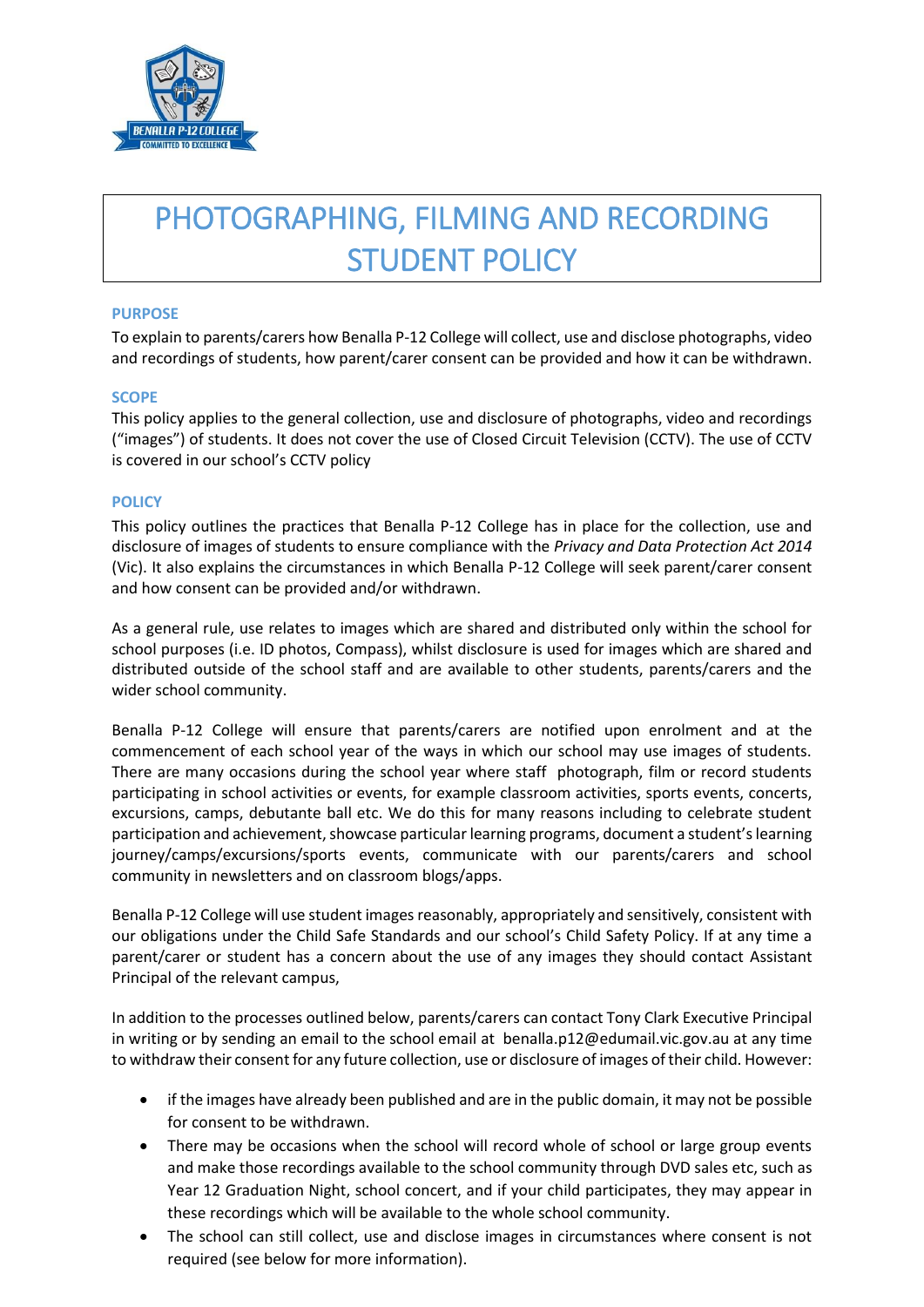Official school photographs

Each year Benalla P-12 College will arrange for a professional photographer to take official school photographs of students. This will generally involve both class photos and individual photos being taken.

Official school photographs may be:

- purchased by parents/carers direct from official photographers
- used for school identification cards
- stored on CASES21 for educational and administrative purposes.

Benalla P-12 College will notify parents/carers in advance of the official school photographs being taken to give them an opportunity to decide whether their child will be included in the official school photographs.

Parents/carers who choose to opt-out of having their child participate in official school photographs must advise the school in writing to the relevant campus before the date photos are scheduled to be taken to advise that their child will not participate. There is no obligation on any parent or carer to purchase any photographs taken.

Images for use and disclosure within the school community and ordinary school communications

From time to time Benalla P-12 College may photograph, film or record students to use within the school community, including:

- in the school's communication, learning and teaching tools (for example, emails, classroom blogs or apps that can only be accessed by students, parents or school staff with passwords eg Compass, Class Dojo etc)
- for display in school classrooms, on noticeboards etc
- to support student's health and wellbeing (eg photographs of pencil grip to assist in OT assessments)
- other- local press
- An Annual Media Consent Form will be distributed to parents/carers on enrolment and also at the beginning of each school year.

Images to be used or disclosed outside the school community

#### **External use or disclosure by the school**

Photographs, video or recordings of students may also be used in publications that are accessible to the public, including:

- on the school's website [including in the school newsletter which is publicly available on the website
- on the school's social media accounts
- in the school magazines eg student handbooks, Yearbook etc

The annual Media Permission Consent Form also covers these types of uses and will be distributed to parents/carers on enrolment and also at the beginning of each school year. We will notify you individually if we are considering using any images of your child for specific advertising or promotional purposes.

#### **Media**

The media, or the Department of Education and Training's media team, may seek to photograph, film or record students for a news story or school event. This may include broadcast media, online or social media or print media, including newspapers and magazine publications.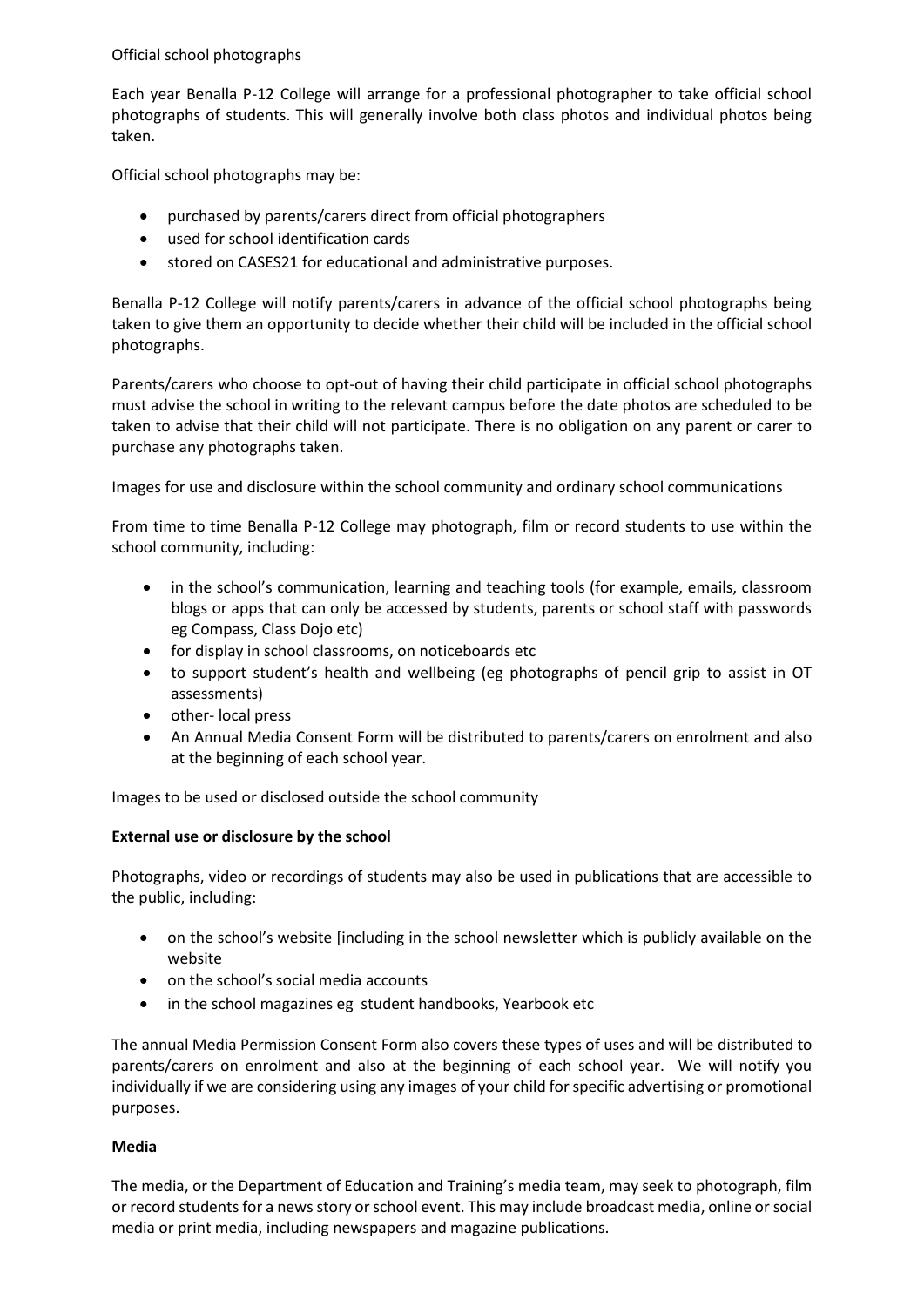When our school receives such requests Benalla P-12 College will:

- provide parents/carers with information about the organisation involved and when/for what purposes the photography, filming or recording will occur
- seek prior, express parent/carer consent in writing.

Students will only be photographed, filmed or recorded by the media at school if express consent is provided for that specific media event. Neither the school nor the Department own or control any photographs, video or recordings of students taken by the media.

# **Other external collection, use or disclosure**

If there is a situation which will involve the collection, use or disclosure of images of students by or to third parties which is not otherwise covered by this policy, Benalla P-12 College will:

- provide parents/carers with information about the event or activity, the organisation involved and when the photography, filming or recording will occur
- seek prior, express parent/carer consent in writing.

School performances, sporting events and other school approved activities

Benalla P-12 College requests that parents/carers, students and invited guests who photograph, film or record school activities only do so for their own personal use and do not publish the images in any form, including on social media, without the prior consent of persons whose children also appear in the images.

Neither the school nor the Department own or control any images of students taken by parents/carers, students or their invited guests at school activities.

Images to manage student behaviour or fulfil our school's legal obligations

On occasion it may be necessary for school staff to photograph, film or record students when necessary to:

- fulfil legal obligations, including to:
	- o take reasonable steps to reduce the risk of reasonably foreseeable harm to students staff and visitors (duty of care)
	- o provide a safe and suitable workplace (occupational health and safety law)
- for identification purposes, when necessary to implement discipline and/or behaviour management policies.

Benalla P-12 College does not require or obtain consent from parents/carers or students to photograph, film or record students for these reasons. However, when Benalla P-12 College photographs, films or records a student for any of these purposes, staff will only collect and use such images in a way that is reasonable and appropriate in the circumstances.

# Staff use of personal devices

School staff may use their own personal devices to capture images of students for reasonable and legitimate educational purposes. If this occurs, staff are expected to upload the images to the school database and delete the images from their device within a week of returning to school of the images being captured.